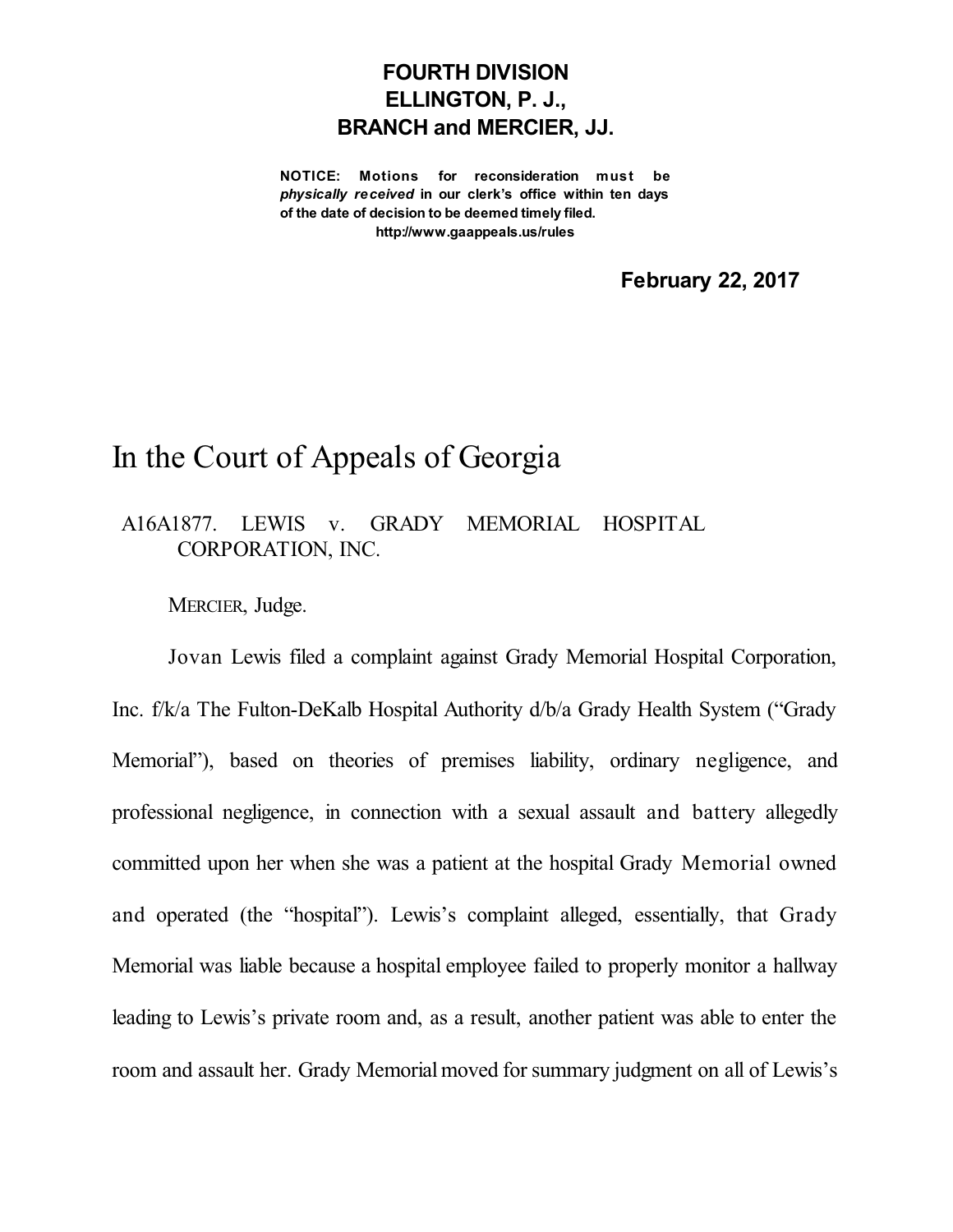claims, asserting the claims were precluded as a matter of law by the common law doctrine of charitable immunity. The trial court granted the motion, and Lewis appeals. Because the evidence does not establish as a matter of law that Grady Memorial extended charity to Lewis, or that the "paying patient" exception to the doctrine of charitable immunity does not apply here, we reverse.

Lewis contends that the trial court erred by granting summary judgment to Grady Memorial based on charitable immunity, because Grady Memorial failed to prove that it extended charity to her. We agree that a genuine issue of material fact exists in this regard, precluding summary judgment.

Summary judgment is proper when there is no genuine issue of material fact and the movant is entitled to judgment as a matter of law. This Court reviews de novo a grant or denial of summary judgment, viewing the evidence, and all reasonable conclusions and inferences drawn from it, in the light most favorable to the nonmovant.

*Avion Systems v. Bellomo*, 338 Ga. App. 141, 142 (1) (789 SE2d 374) (2016) (citations omitted).

It has long been the rule in Georgia that "an incorporated hospital, primarily maintained as a charitable institution, is not liable for the negligence of its officers and employees, unless it fails to exercise ordinary care in the selection of competent officers and servants, or fails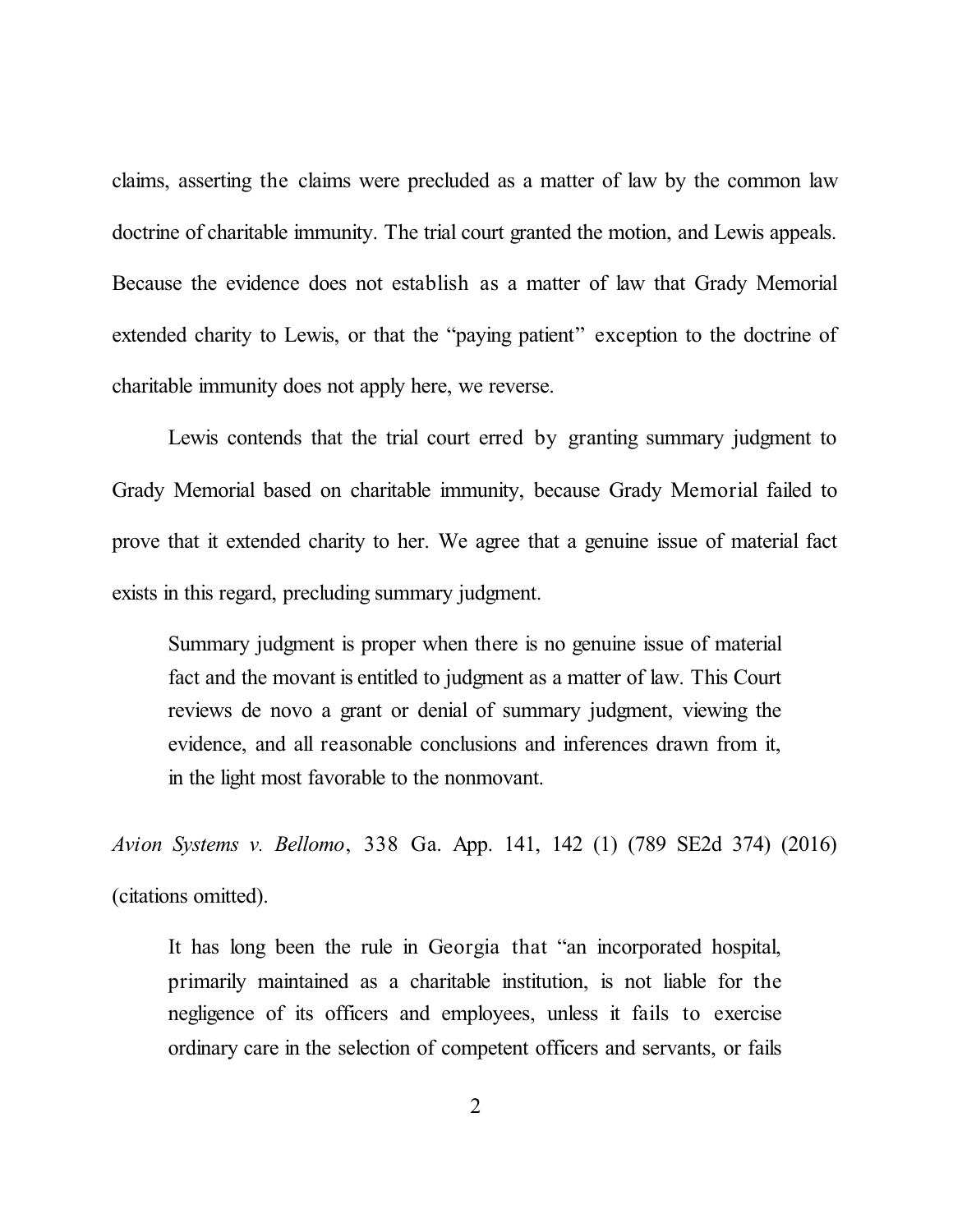to exercise ordinary care in retaining such officers and employees." There is, however, an exception to the doctrine of charitable immunity. "Where a patient in such an institution is not the recipient of its charity, but is able to pay and does pay for the services, and is injured on account of carelessness, negligence, or incompetence of an officer or employee of the institution, the corporation is liable therefor."

*Cutts v. Fulton-DeKalb Hosp. Auth*., 192 Ga. App. 517, 518 (1) (385 SE2d 436) (1989) (citations and punctuation omitted); see *Ponder v. Fulton-DeKalb Hosp. Auth*., 256 Ga. 833, 834 (1) (353 SE2d 515) (1987). In other words, "a charitable hospital may be liable for negligence to a paying patient." *Fulton-DeKalb Hosp. Auth. v. Fanning*, 196 Ga. App. 556, 557 (1) (396 SE2d 534) (1990) (emphasis and citations omitted). Where "the hospital produce[s] evidence that it had extended its charity to the patient, "the burden shift[s] to [the patient] to produce evidence showing that the patient came within the exception to the charitable immunity doctrine and that [s]he was a 'paying patient' with a secondary source for paying the [charges]." Id. at 559. Under the "paying patient" exception to the doctrine, "[a] charitable institution may not assert the immunity against a person who (1) enters the hospital under an agreement to pay for services, (2) is able to pay for services, and (3) does pay for services."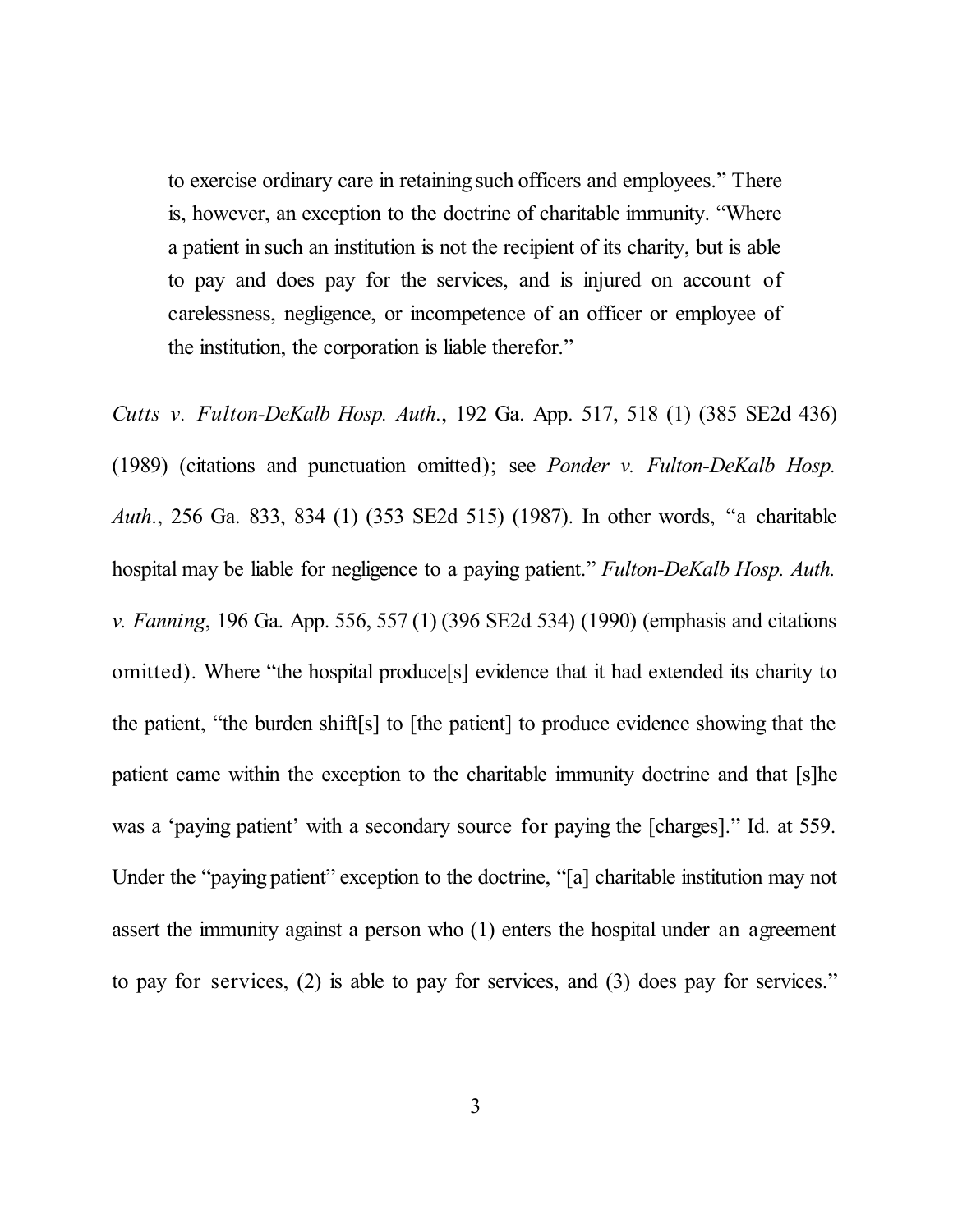*Bagley v. Fulton-DeKalb Hosp. Auth.*, 216 Ga. App. 537, 539 (2) (455 SE2d 325) (1995) (citation omitted).

In this case, viewing the evidence most favorably to Lewis as non-movant on summary judgment, the record discloses the following. Lewis was admitted to the hospital on June 23, 2010 for mental health treatment. On that date, she executed an "Authorization of Treatment" form, which pertinently provided: "I understand and agree that I am financially responsible for any charges not covered by this assignment [to Grady Memorial of any Medicaid, Medicare, or insurance payments] and agree to pay the full balance that is not payable by medical insurance plan...." Lewis received in-patient treatment at the hospital through June 29, 2010. The charges totaled \$10,172.98.

Lewis deposed that, at the time of her hospitalization in 2010, she was employed and had health insurance coverage through her employer. Her testimony is not clear as to whether she provided the hospital with her insurance information or if the hospital verified her insurance coverage during that hospitalization. Lewis testified that she believed her health insurance would pay and did pay for her treatment. Lewis deposed that the hospital sent bills for the treatment to her residence, but that it was no longer sending them.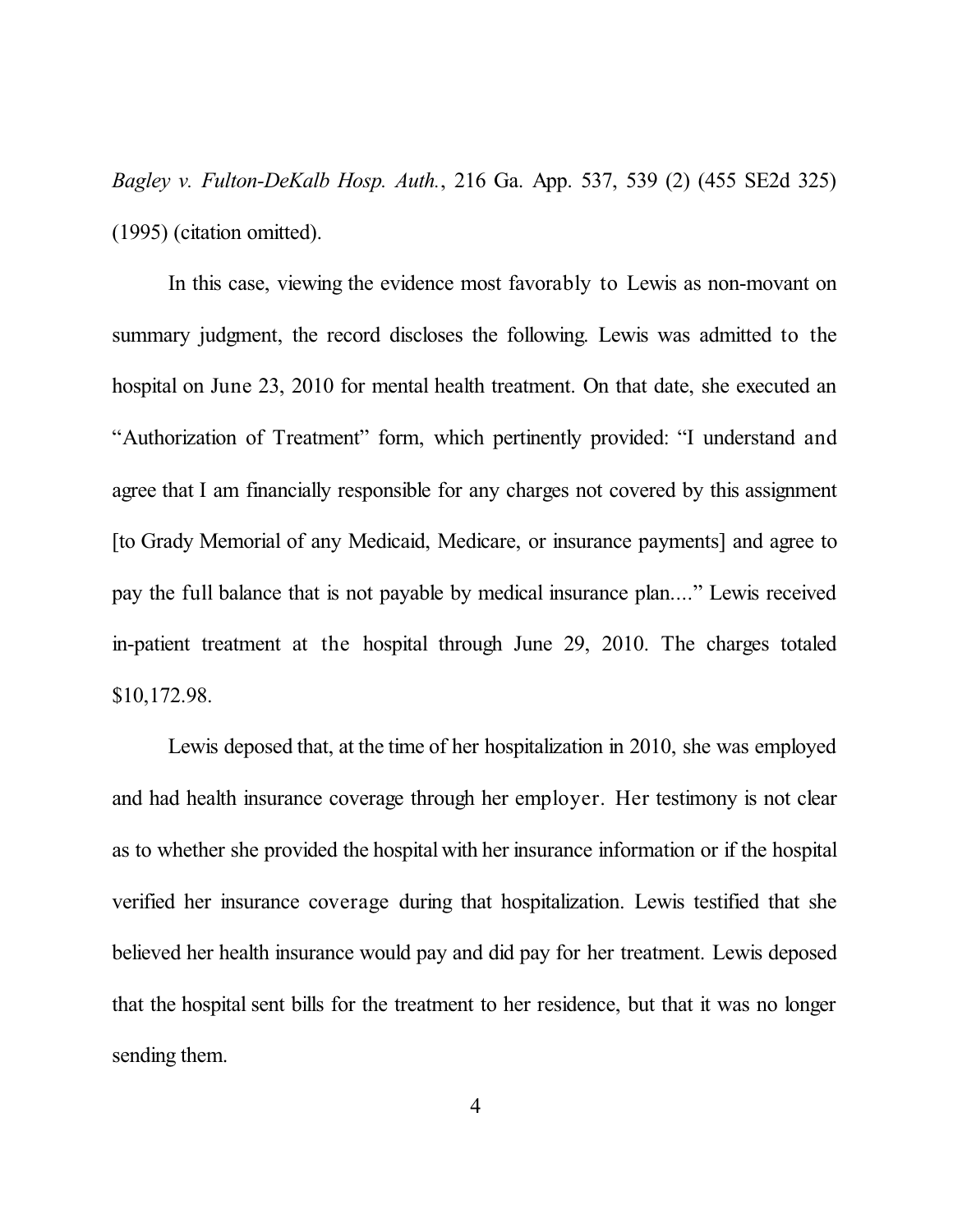In 2012, Lewis's account with the hospital had an outstanding balance of \$10,172.98. Beginning around 2012, Lewis's attorney gave the hospital Lewis's health insurance information and requested that the hospital submit an insurance claim for the hospitalization. The hospital then submitted an insurance claim for the full amount of the bill, but the insurer apparently denied the claim (the reason for which is not clear from the record). In May 2014, Lewis's attorney tendered to the hospital the outstanding balance on the account (\$10,172.98), which payment the hospital accepted. Lewis thereafter filed this renewal action. 1

In its motion for summary judgment, Grady Memorial asserted it was immune from suit because it had extended charity to Lewis, maintaining that Lewis had not agreed, arranged, expected or intended to pay the charges, and she was unable to pay the charges.

However, the record contains evidence that Lewis entered the hospital under an agreement to pay for her treatment. See *Morton v. Savannah Hospital*, 148 Ga. 438, 440 (96 SE 887) (1918), cited in *Patterson v. Fulton-DeKalb Hosp. Auth*., 192 Ga.

<sup>&</sup>lt;sup>1</sup> Lewis had filed a complaint arising from the same incident against Grady Memorial in June 2012, but dismissed that complaint without prejudice in November 2013.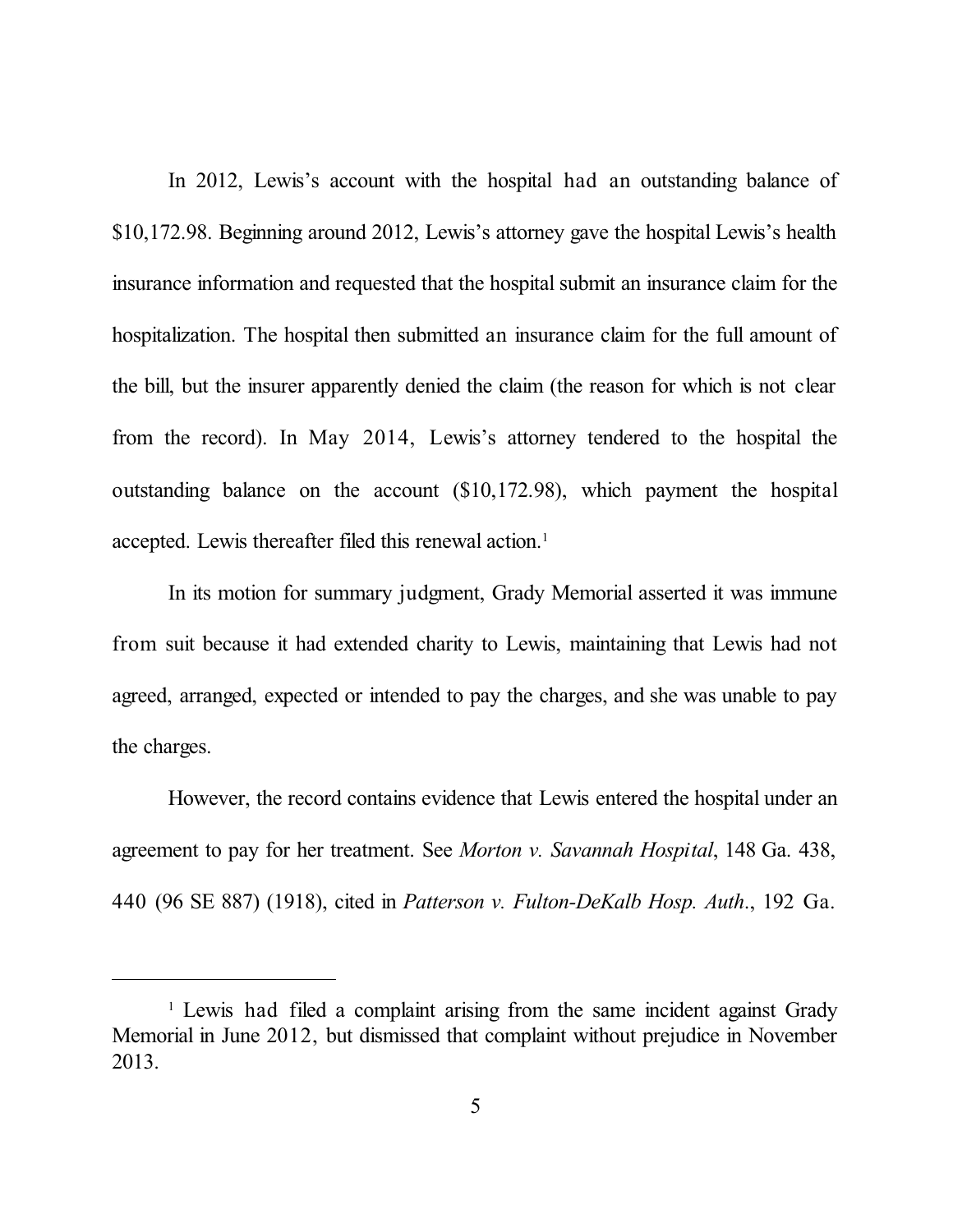App. 167, 167-168 (384 SE2d 205) (1989). Compare *Walker v. Fulton-DeKalb Hosp. Auth*., 200 Ga. App. 750, 750-751 (2) (409 SE2d 529) (1991) (despite hospital's designation in its admission record that patient was a "full pay patient," as designated by an "X," there was no showing that she entered the hospital under an agreement to pay for services). Lewis also deposed that she had health insurance at the time of her admission and believed that it would pay for her treatment. In 2012, Lewis's account showed a balance of the full amount of the charges, and the hospital accepted payment of the charges. Although Grady Memorial points to an affidavit in which its witness stated that the hospital had "written off" the charges, the record does not show when the charges were written off or why (e.g., for a charitable purpose versus some other purpose). See generally *Fanning*, supra. As explained in *Fanning*, a patient who is able to pay charges but refuses to do so is not a charity patient – such charges constitute a bad debt. Id. at 558-559. Nor is a patient who is herself unable to pay, but whose total expenses are paid by some other source, a charity patient, as the charges are not borne by the public as an expression of charity. Id. Grady Memorial did not meet its burden of proving, as a matter of law, that Lewis was a recipient of its charity. See generally id.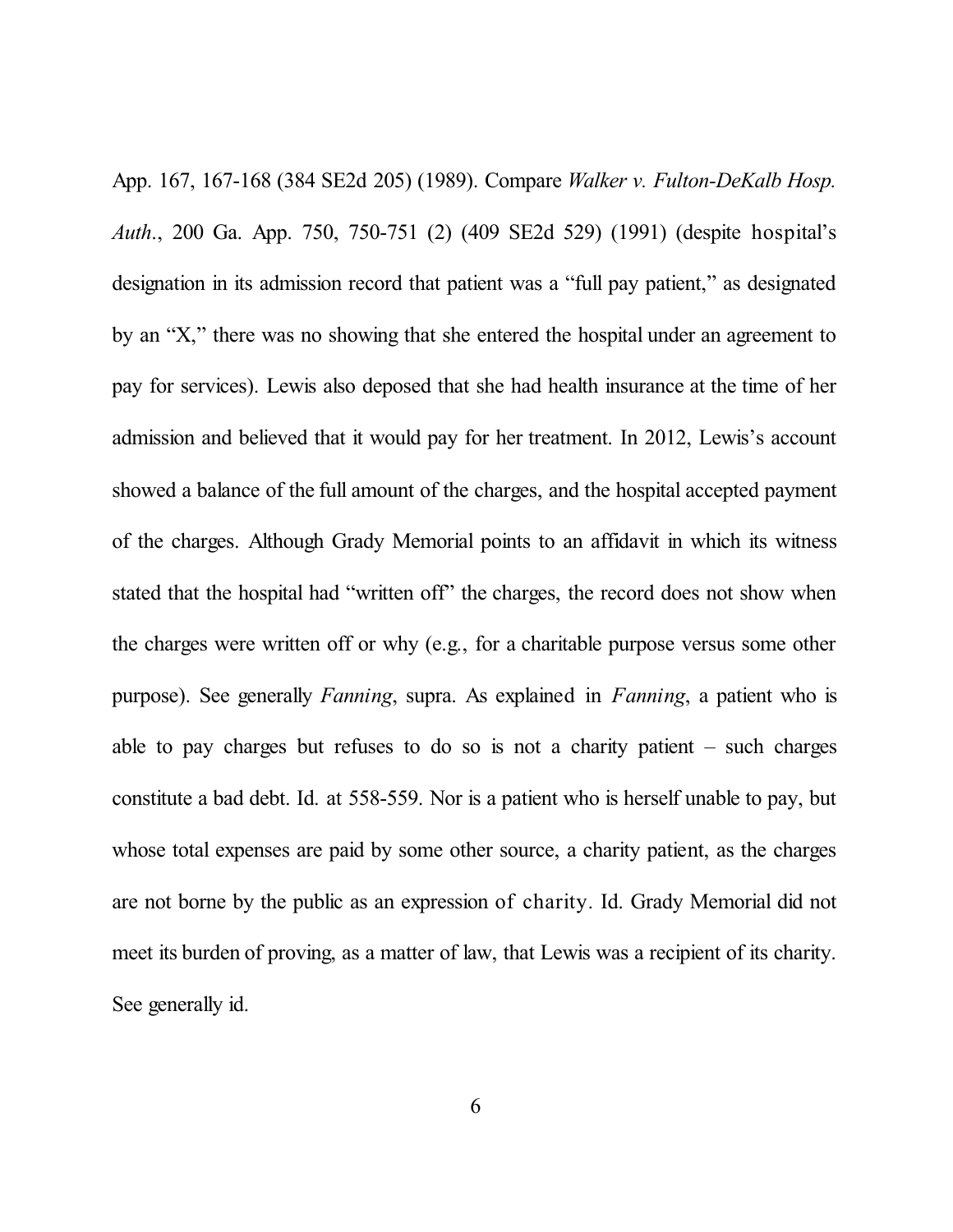Lewis also contends that the "paying patient" exception to the charitable immunity defense applies here, regardless of the fact that the bill was paid on her behalf by a third party (her attorney). The trial court based its grant of summary judgment on its conclusion that the Lewis was not a "paying patient" because the payment was made by her attorney. Importantly, it was in the first instance Grady Memorial's burden to produce evidence that it extended its charity to Lewis; only then did the burden shift to Lewis to produce evidence showing that she came within the exception to the charitable immunity doctrine as a "paying patient." See *Fanning*, supra at 559 (1); *Cutts v. Fulton-DeKalb Hosp. Auth*., 192 Ga. App. 517, 518-519 (1) (385 SE2d 436) (1989). Given that Grady Memorial did not meet its burden of proving it extended its charity to Lewis, the burden did not shift to Lewis to prove that the payment of the bill in full satisfied the "paying patient" exception to the charitable immunity defense. See *Fanning*, supra.

Nonetheless, Grady Memorial failed to show that it was entitled to judgment as a matter of law on the issue of whether Lewis was a "paying patient." Notably, this Court has held that the "paying patient" exception can be applied to Grady Memorial. See *Fulton-DeKalb Hosp. Auth. v. Alexander*, 193 Ga. App. 505, 506 (1) (388 SE2d 372) (1989).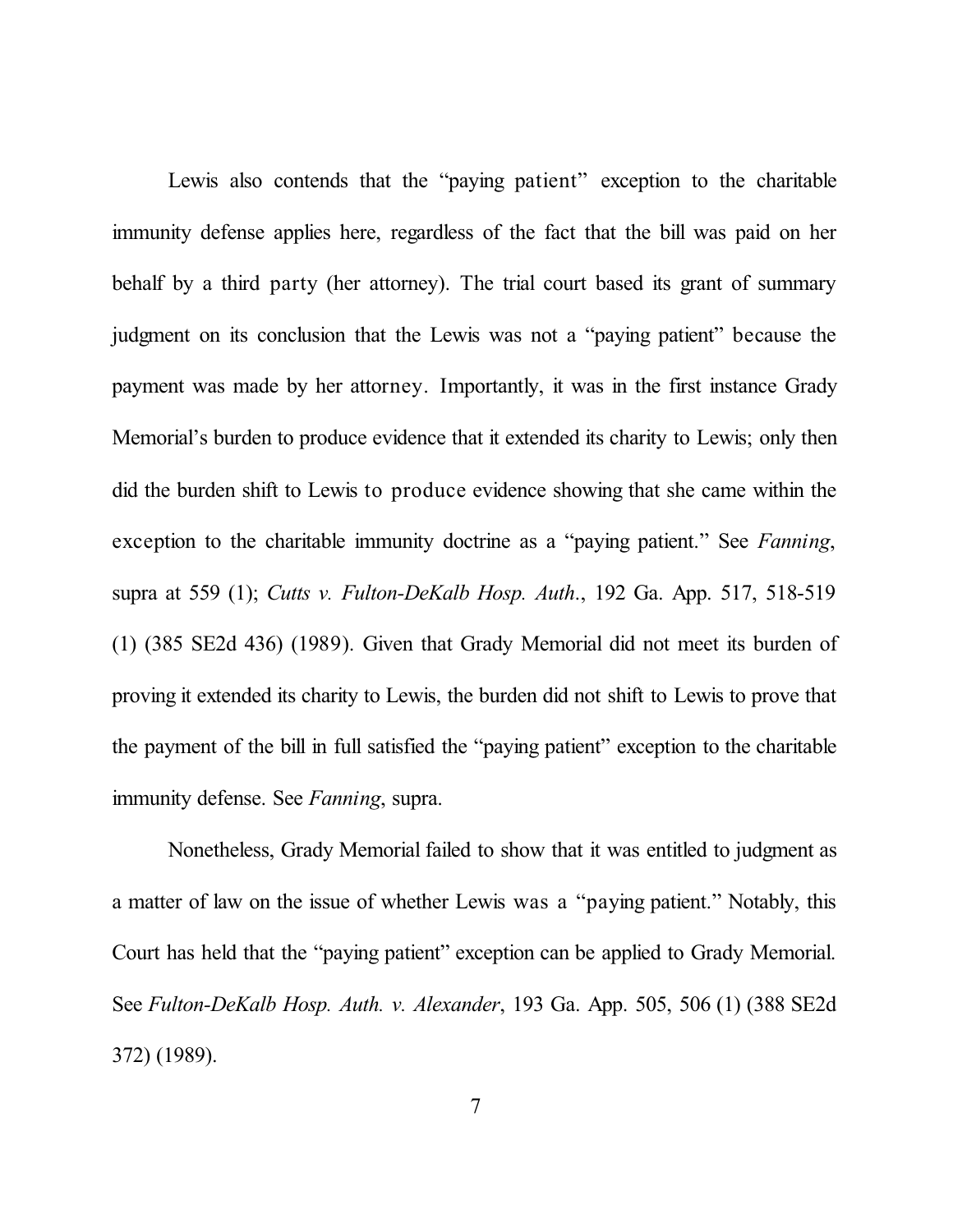There was evidence that Lewis entered the hospital under an agreement to pay for treatment, that she was able to pay for treatment (she was employed and had health insurance), and that the charges were paid in full. The "paying patient" exception may apply even where the payment was made by an entity other than the patient herself or her health insurance provider. See *Fanning*, supra at 557 (1) (in determining that appellant was not a "paying patient," this court noted that "[n]one of the[] charges was paid, either by decedent's administratrix, by insurance, or otherwise"); *Cutts*, supra at 518 (1) (affirming grant of judgment notwithstanding verdict where undisputed evidence of record showed that hospital extended its charity to patient; "[t]here was no evidence that the [charge] *was* paid or payable from any secondary source and was *not* charitably absorbed by appellee Hospital."). The costs of Lewis's care were paid in full – they were not charitably absorbed by the hospital or borne by the public as an expression of charity. See *Fanning*, supra at 559.

Grady Memorial argues that it "would be a fair extension of the case law" to hold that the "paying patient" exception can only be satisfied where the patient, her family member, or friend made the payment "in the ordinary course of paying medical bills." Grady Memorial cites *Patterson*, supra, to support its position that the paying patient exception applies only where the payment came from a source to which the